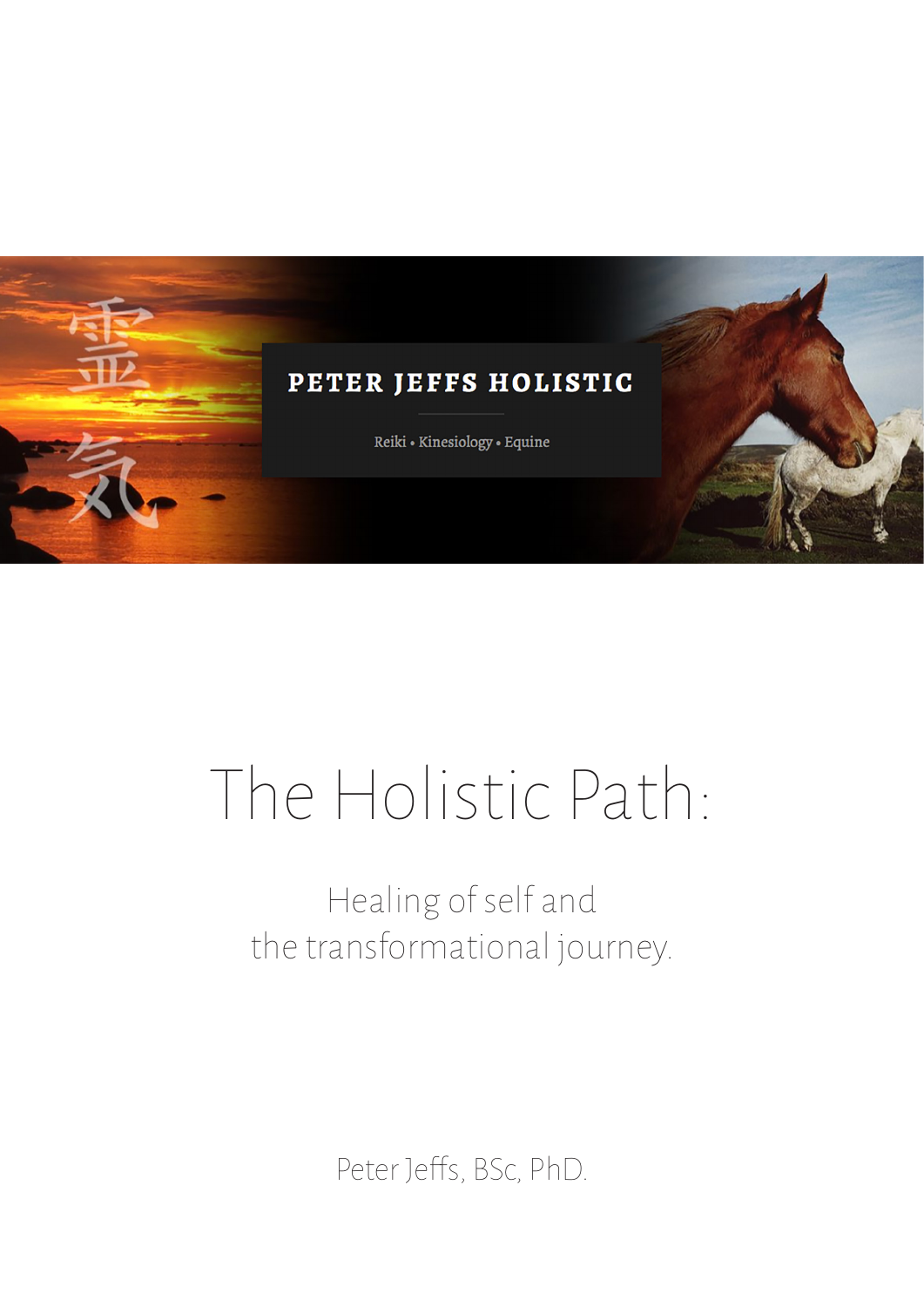### The Holistic Path: Healing of self and the transformational journey.

*.* 

#### Contents

| The Transformational Journey  8 |  |
|---------------------------------|--|
|                                 |  |
|                                 |  |

*www.peterjeffsholistic.com*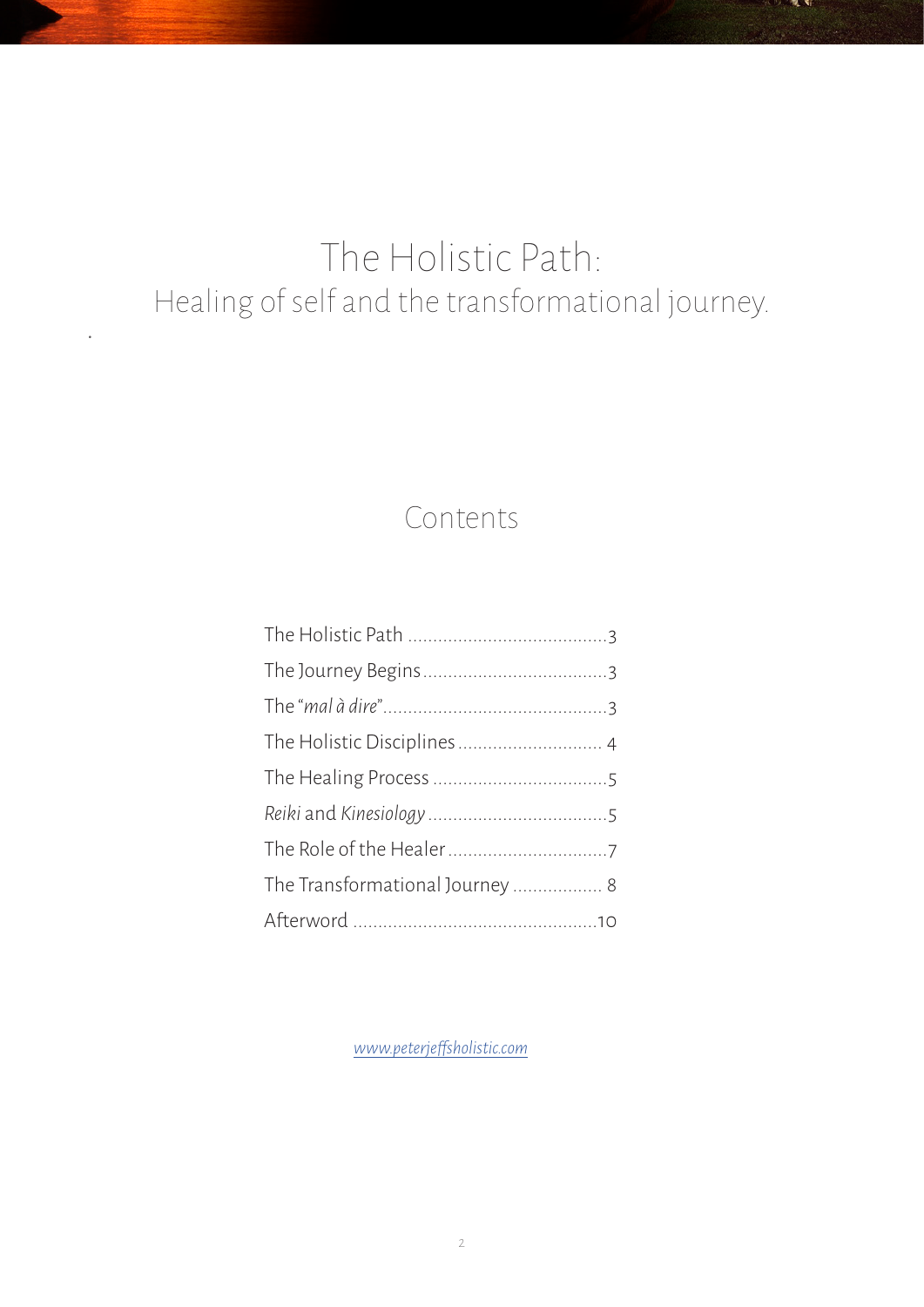### The Holistic Path: Healing of self and the transformational journey.

*Many of us think about healing, talk about healing and reflect deeply upon the healing process. At times, it can feel like all we are to do here on earth is heal. But heal from what, exactly? Are we not here to live our lives in joy? In the thoughts that follow, I would like to share some of my own reflections on the nature of the healing process as I understand it.* 

#### The Journey Begins

Some of us have had the fortune to live much of our lives with long periods of good health, perhaps punctuated by an occasional illness. For some, life has been more challenging, with longer periods affected by conditions whose names are often indecipherable. The processes of life and illness are however inextricably linked. When things go wrong, or we are feeling physically challenged in our bodies, it is then we can speak of the beginning of our journey of healing. It is this I call the Healing Path.

Cure implies the elimination of disease or illness. The Healing Path is different. It may indeed lead to the elimination of disease or illness, but it is more. It is the journey which each of us will take into health. It is a return to where we have come from, in the sense that most of us were born with health. It is a journey which engages every part of us. It is an engagement to ourselves.

#### The "*mal à dire*"

One thing that I learned to appreciate through many years of living in France is that in French, the word for illness, "*maladie*", derives from a phrase "*mal à dire*" which is to say, a difficulty in saying or being able to tell. This says so much that is essential to the very nature of illness Illness can indeed come about through a difficulty in speaking, as though our bodies have to find their own language to tell us that something is wrong. That thing we cannot easily pronounce — and this comes down to our "*mal à dire*", our difficulty in saying what we feel. Whilst this at the surface invokes a tradition of psychoanalysis, the "*mal à dire*" is something that may quite possibly underlie all somatic disorders and conditions.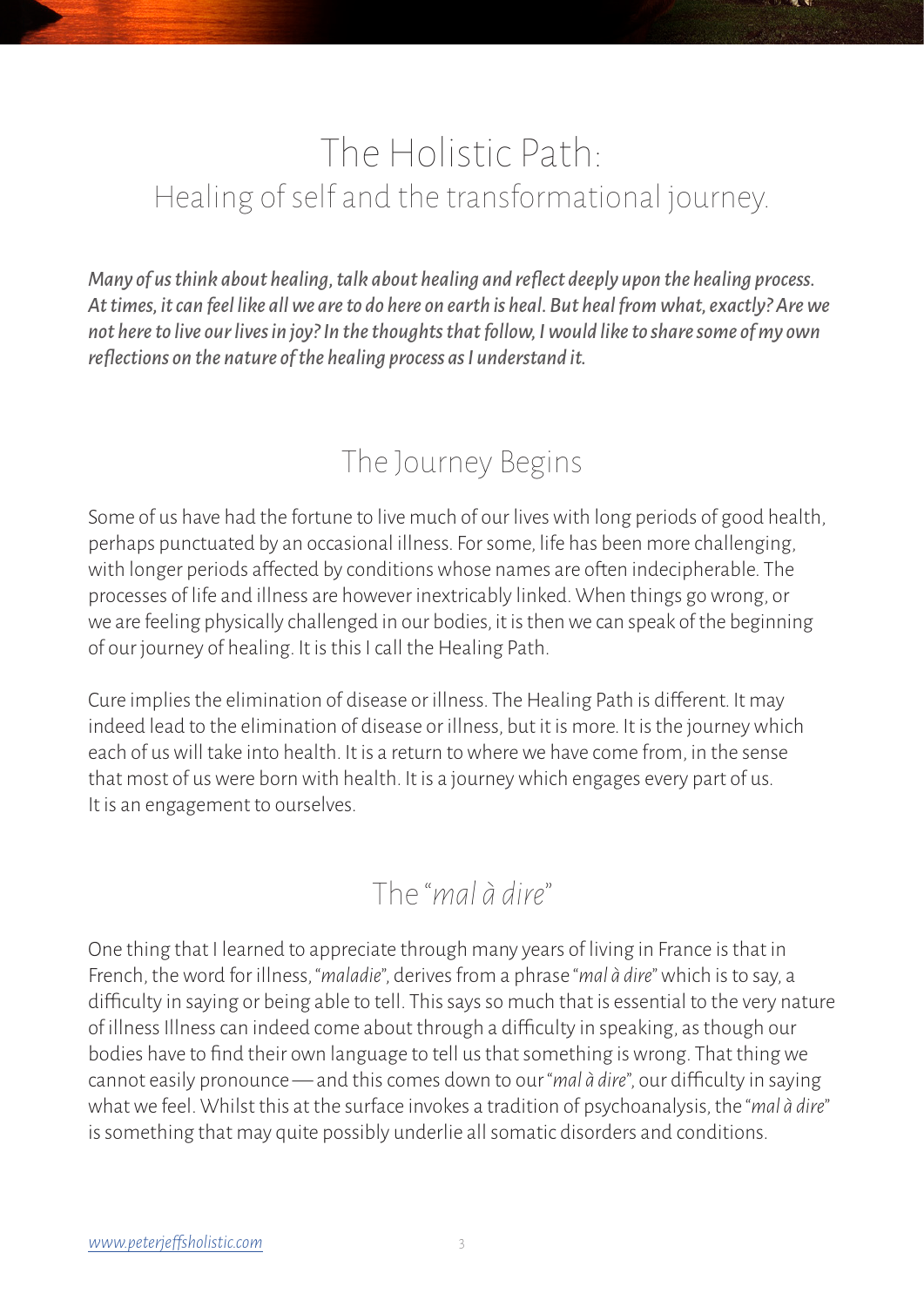The question then is not to "*fix the body*", but more importantly to find ways of enabling the body *to speak*. And how might we enable our bodies to speak? This is very much the approach offered by the holistic disciplines.

# Mal à dire

{Adverb} Difficulty {Preposition} to {Verb} say or tell

#### The holistic disciplines

There are many holistic disciplines such as *cranio-sacral therapy*, *osteopathy*, *homoeopathy*… the list is long. Amongst these are two that I practise, those of *Reiki*, and *Kinesiology*. What are these disciplines, and how can they help us with our "*mal à dire*"?



In the case of *Reiki* we are clearly speaking of an *energy medicine*, a universal energy which offers a capacity to heal. In the case of *Kinesiology*, we invoke a process which uses *systematic muscle testing* to determine the energetic configuration of the body. Each is an *energy discipline* in the sense that each taps into the energy of our being in order to help the healing process. On the pages of my website I go into much greater detail about these two approaches.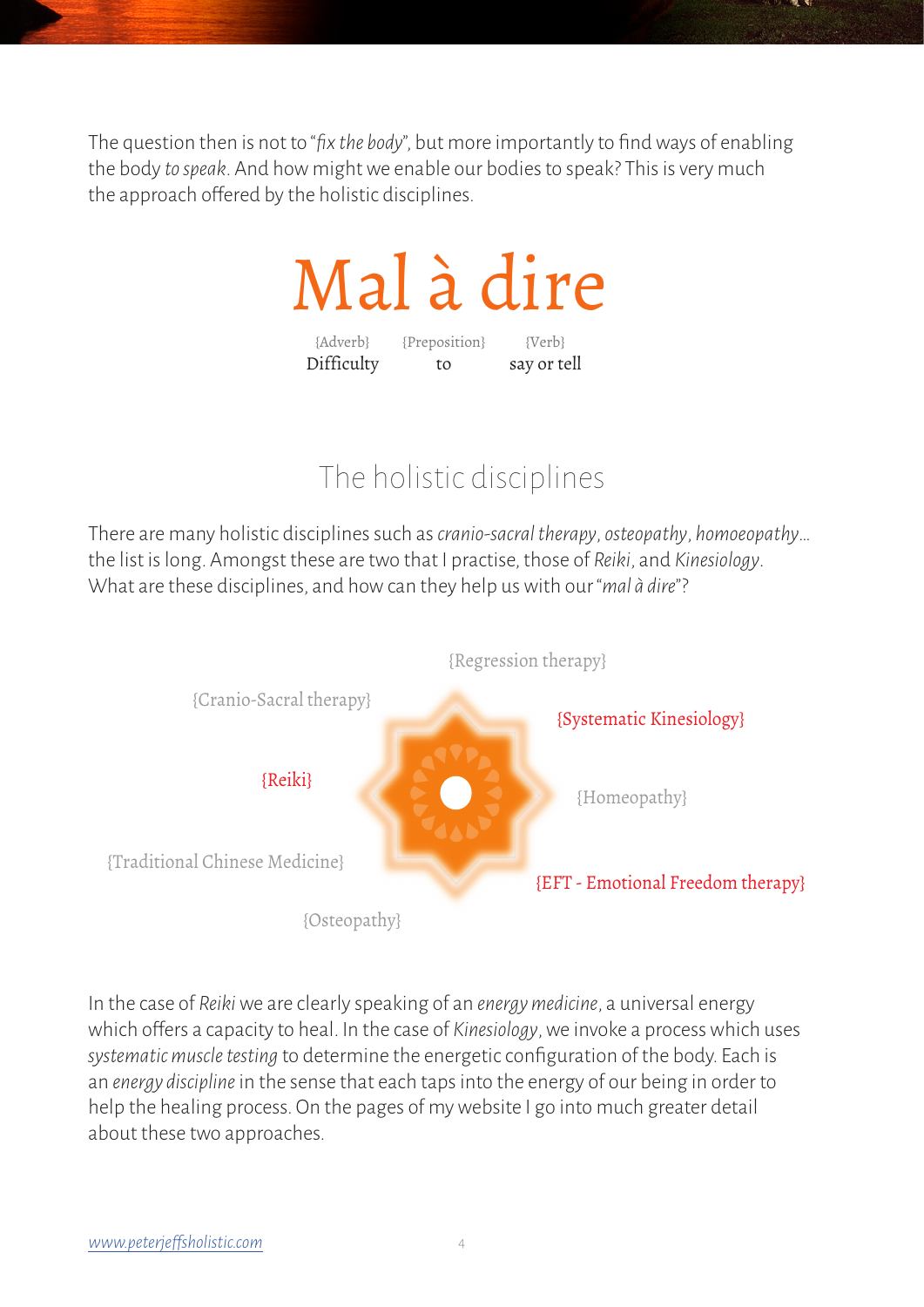#### The healing process

The healing *process* in Western Medicine is sometimes compared to the repair of a machine which has broken. This approach focusses primarily upon the physical elements of the body, and most commonly seeks to determine what exactly has failed the body.

The western approach generally offers some kind of repair or compensation, most often in the form of drugs or chemical compounds which will restore a process, a pathway, that is believed to have failed. A view of the body as machine is perhaps somewhat inevitable in a culture so dominated by machines — and which do seem to have a tendency to go wrong!

Let us take the case of a Vitamin which is lacking. A blood test might show this vitamin to be absent or present in low concentration. The doctor may then prescribe a supplement to balance what is missing. If the body is not making enough of something, one will generally be prescribed a factor which will enhance one's biochemistry. If the body is making too much of something, a doctor can equally prescribe a suppressor. Whilst these might be valuable approaches in terms of a physiological result, neither address the question of why the imbalance came to be in the first place?

Whilst Western medicine has certainly demonstrated many successes, many now believe that we are on the threshold of another revolution in healing with *energy medicine*. It is this that brings me back to the "*mal à dire*". Balancing the Vitamin or the Co-Enzyme is, in this view, only one part of the process of healing. Why so?

Precisely because in this approach to healing, the body has been modified from outside, and not from within. In terms of the "*mal à dire*", the person has only been partially listened to, if at all. What has been listened to, in reality, is the blood-test. As we will see below, both *Reiki* and *Kinesiology* are holistic practices that are highly suited to allowing the body to speak and *to tell its own story*.

#### *Reiki* and *Kinesiology*

As holistic disciplines, both *Reiki* and *Kinesiology* view the body as a psycho-spiritual entity that is expressed in material form. Whilst it is perfectly valid to replace a missing vitamin at one level, it is also for us to ask *why*? What is the message that the body is sending through the lack of this, or the surfeit of that? By filling the body with a missing vitamin we are certainly helping to restore a functionality, but we are not asking the body what the message was, lying deep below.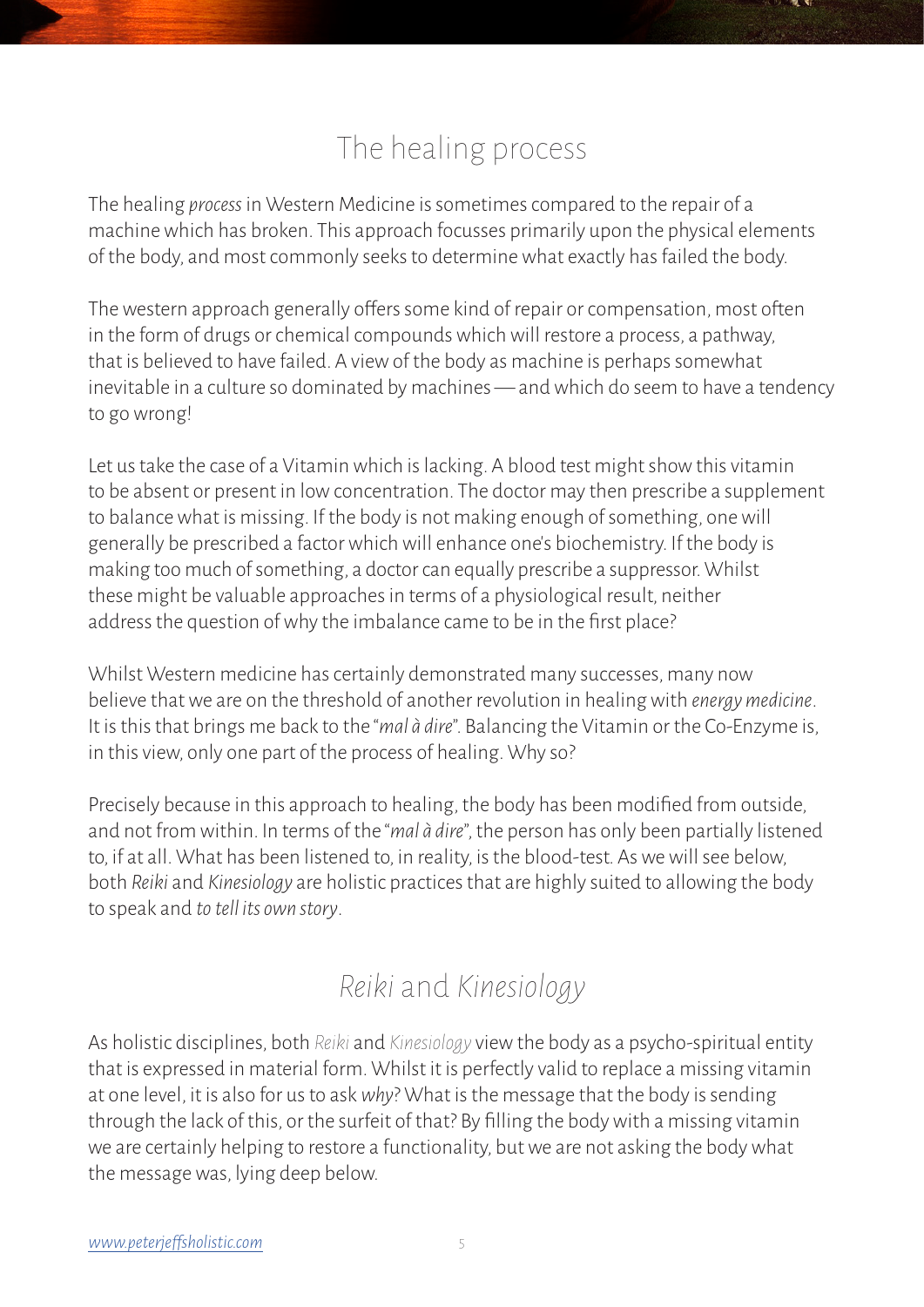Reiki works by flowing *Universal Healing Reiki Energy* into the body. *Kinesiology* works through the subtle *testing of muscles* whose switching on and off indicates paths of inner physiological truth. The practitioner is in each case helping the person become aware of what is not working for them, first in their bodies, second in their lives. Moving into the basement, as it were, the holistic practitioner can then go down and down, to discover what is causing an imbalance, and as such enable the person to approach their healing from within.



In the end, healing has not fully taken place if we have to spend the rest of our lives taking supplements or drugs. These are simply *crutches*. The healing occurs when the body manifests its optimal functioning once more. This is always thanks to the deeper healing process. We can now ask, how can *Reiki* or *Kinesiology* actually reach down to this deeper level?

In the case of *Reiki*, there is a saying that *Reiki* goes where *Reiki* is needed. When we flow *Reiki* into someone we are connecting to their higher soul. There is an implicit *lacher-prise* or letting go on the part of the practitioner so that *Reiki* can do what it is supposed to. Beyond the generally agreeable feeling of the energy that flows through the practitioner's hands, there is the higher dimensional work which may take the form of dreams, recollection of memories, or releases in the conscious mind. The person may feel a release, which this may help ease the "*mal à dire*". Often after a *Reiki* session, one may recollect something, or arrive at a new understanding of life. Whilst the *Reiki* certainly works at the physical level, it is simultaneously reaching far deeper down.

In the case of *Kinesiology*, we work with four *realms*, those of structure, nutrition, emotion and energy. The practitioner is able to distinguish which realm is most relevant to their client, using a muscle test. In this example, whilst there is clearly a vitamin deficiency,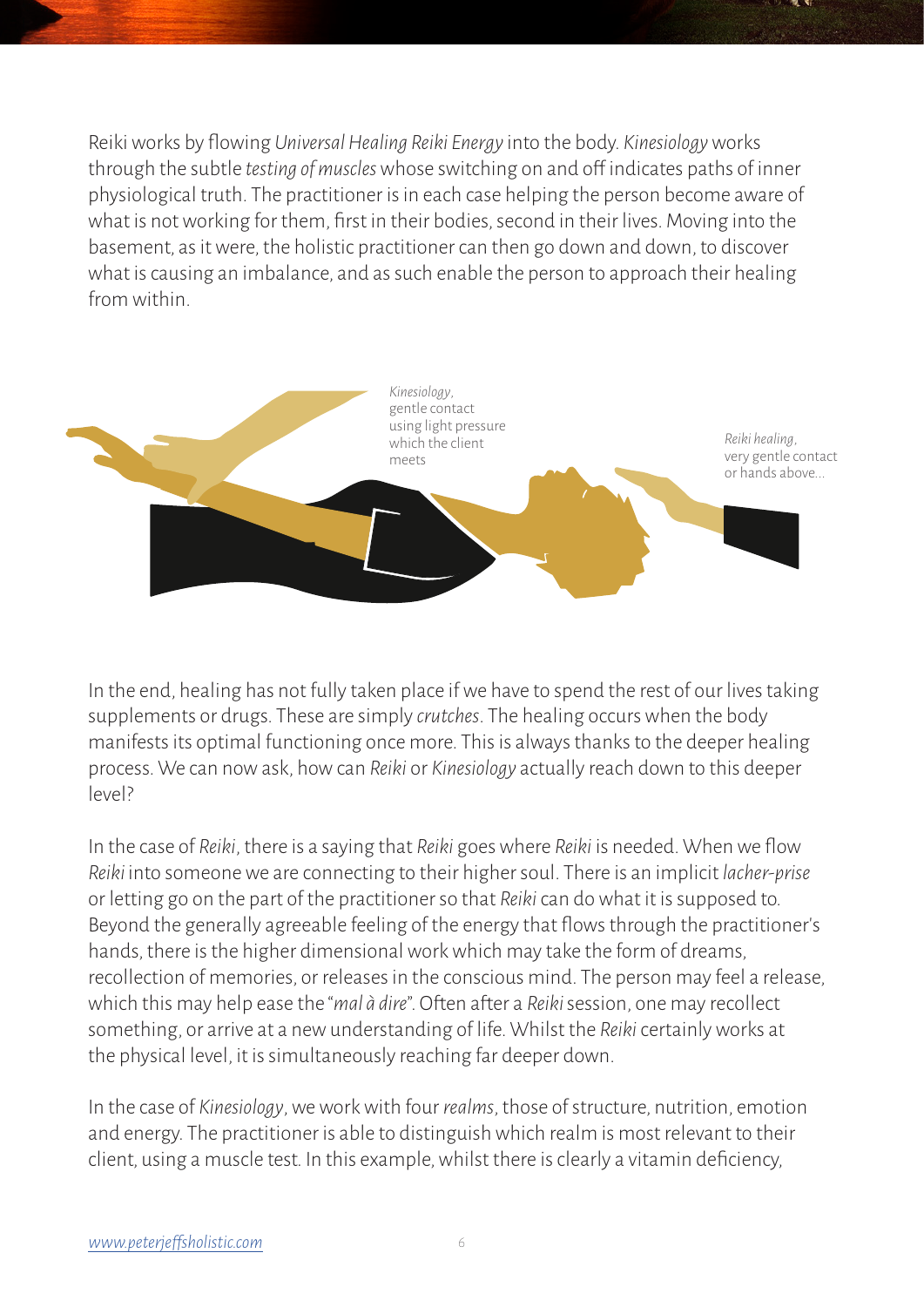the *Kinesiologist* can then go deeper and it may be that the Vitamin we spoke of above is linked to an emotional issue. The muscle we are testing might be testing "weak" when we are working with the client. But as soon as we mention the emotional issue, the same muscle becomes strong. This is a very amazing process, as it is not under conscious control of the client. The client will often be amazed, saying that they simply can't meet the pressure during the first test. But as soon as the emotional issue is evoked, suddenly the muscle strength returns. It is in this way that the body speaks in *kinesiology*.

Working with this response, the practitioner can then follow it. Perghaps to an area of life, to a situation, to a memory or fear, perhaps. Through successive testing, the client's body gently guides the practitioner right to the origin of what was underlying the deficiency. Working with affirmations and talking through, the client can then be brought to tell what those emotions were, what they were triggered by. In such a session it is not uncommon for the body to have rebalanced itself for the vitamin, by the end of the session. *Kinesiology* thus enables us to go deeper, to find the root of the issue. One can then wonder, what is the role of the practitioner or healer in all this?

#### The Role of the Healer

It can be stated plainly thus: it not the healer who heals, but the healer who is the catalyst for the person to heal themselves. The "ahah moment"arrives when we realise that the vitamin deficiency described above might have curiously been related to the fact that we hated the vegetables that we were force-fed at school, many, many years ago. We didn't actually hate the vegetables, of course, but we came to associate them with the act of being forced to eat something we were perhaps unused to. The body has retained a somatic memory, now buried in the distant past, and the result is that other vegetables might now be unconsciously avoided as much as possible.

# A healer is someone who helps another to heal themselves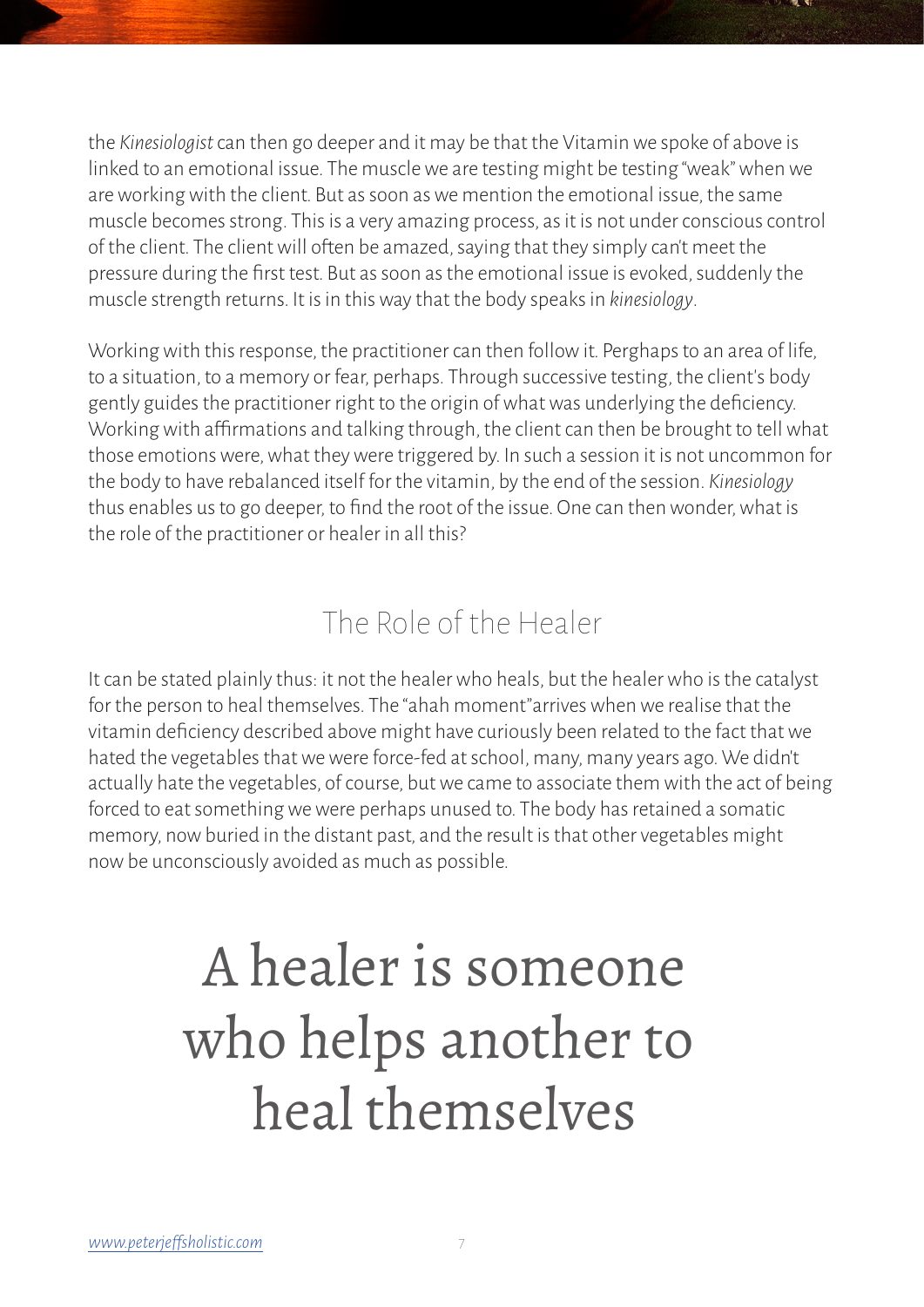Of course, a supplement will replace the actual molecule. But in our *enlarged understanding* it is actually the indignity of being force fed against our will — perhaps that we had no means to make ourselves heard — that lies at the heart of this imbalance. It was the *indignity* which was making us ill. The lack of the molecular vitamin is thus a signpost.

We all have to heal ourselves, in my own view. There is no other way. This certainly places each of us at the heart of our own healing journey. The vitamins will remove the symptom, but rarely cure the wound that lies deep within. In this example, the vitamins are the body's way of speaking to us. The role of the practitioner or healer, in this case the *kinesiologist*, is to allow the body to speak by gently testing one muscle after another, until the message can be assembled and becomes intelligible to both practitioner and client.

When the body has spoken and has been listen too, the vitamin deficiency has served its purpose. There is no more need. The message has been received and at this moment we can heal. Whilst this is overly simplistic, I believe it holds the essence of a greater truth. Why am I over-weight? Why am I in mineral deficiency? Why am I addicted to sugar?

In the case of the vitamin, it might genuinely be a case of over-activity or depletion of resources. For another perhaps they simply forgot to pay attention to their diet. When a third realises that sugar is not just a molecule of glucose or fructose, but equally a kind of sweetness, they can connect with a deeper truth. A life lacking *emotional sweetness* might search elsewhere in comfort food. The movement from the sweetness of the sugary desert to the sweetness of life to which they can now open themselves is a sign of the deeper healing.

How to get there may not be easy. It is certainly much easier to switch to saccharin or honey, than understand and integrate the deeper message of their nutrition which might be asking them to change job, leave an un-fulfilling relationship, face up to a challenge which will confront them at a profound level, but one from which they have been hiding. The practitioner's job is to sit with his or her client as they engage on this process.

#### The Transformational Journey

To be told that one must "heal thyself" might not at first sound encouraging. And yet… If we can accept that at a spiritual level, we attract each situation that comes into our lives, and that each situation is a message — we then open to an incredibly empowering *medicine of the soul*. The practitioner is here as a catalyst for the inner transformation that will take us to health.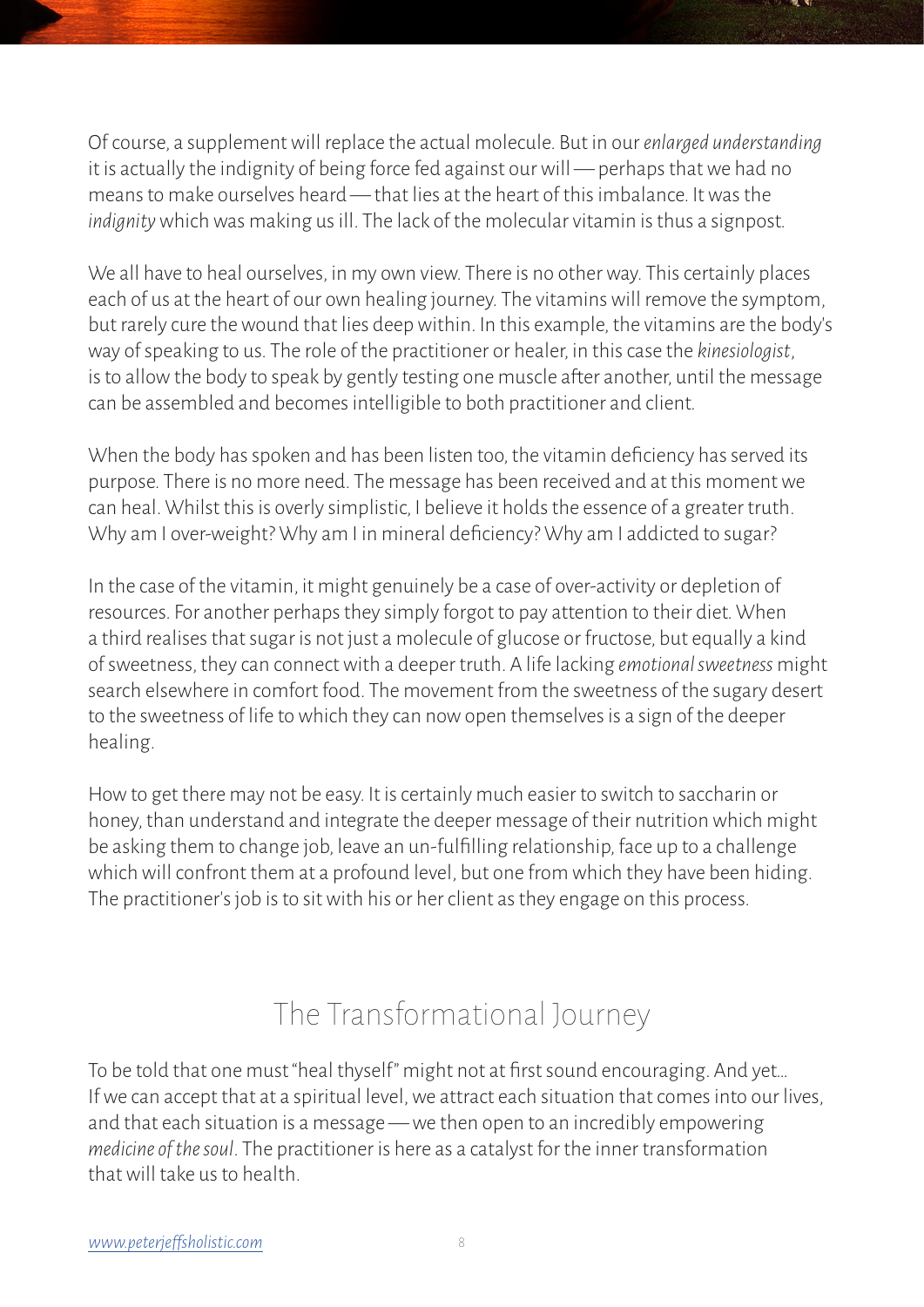If however, we wait for a miracle drug to cure our ailment, we have already offered up our power to a profession and an industry. We have in part renounced our innate capacity to heal.

If I am to understand that this cancer, or diabetes, or cystitis or fibromyalgia has a meaning which I have to decipher, then I offer myself empowerment. Like a detective, I set out to uncover the secret language and sayings of my own body, within.

Here, the practitioner takes on the role of ally. She or he has no specific power over their client. Rather, they are at their side, to help uncover the hidden coded messages that the body is trying to share.

Illness, like a series of maritime flags, becomes a code which must first be transcribed and then deciphered. We must each learn the language of our bodies. And when we have learned it, we can begin to respond to the questions asked.

This is a deep process for sure, but one which is not only rewarding, but the essence of healing, precisely because it touches on the deepest layers of our being. The outcome will always be uncertain, but the beauty is that we will have fully engaged upon *the healing path*. We shall have listened to ourselves deeply, and tenderly, as beings who are finally speaking and understanding our own deep language.

With the right support, each of us can reach out to the infinite light of our souls, to hear and then to understand what it is that we truly require for our wellness.